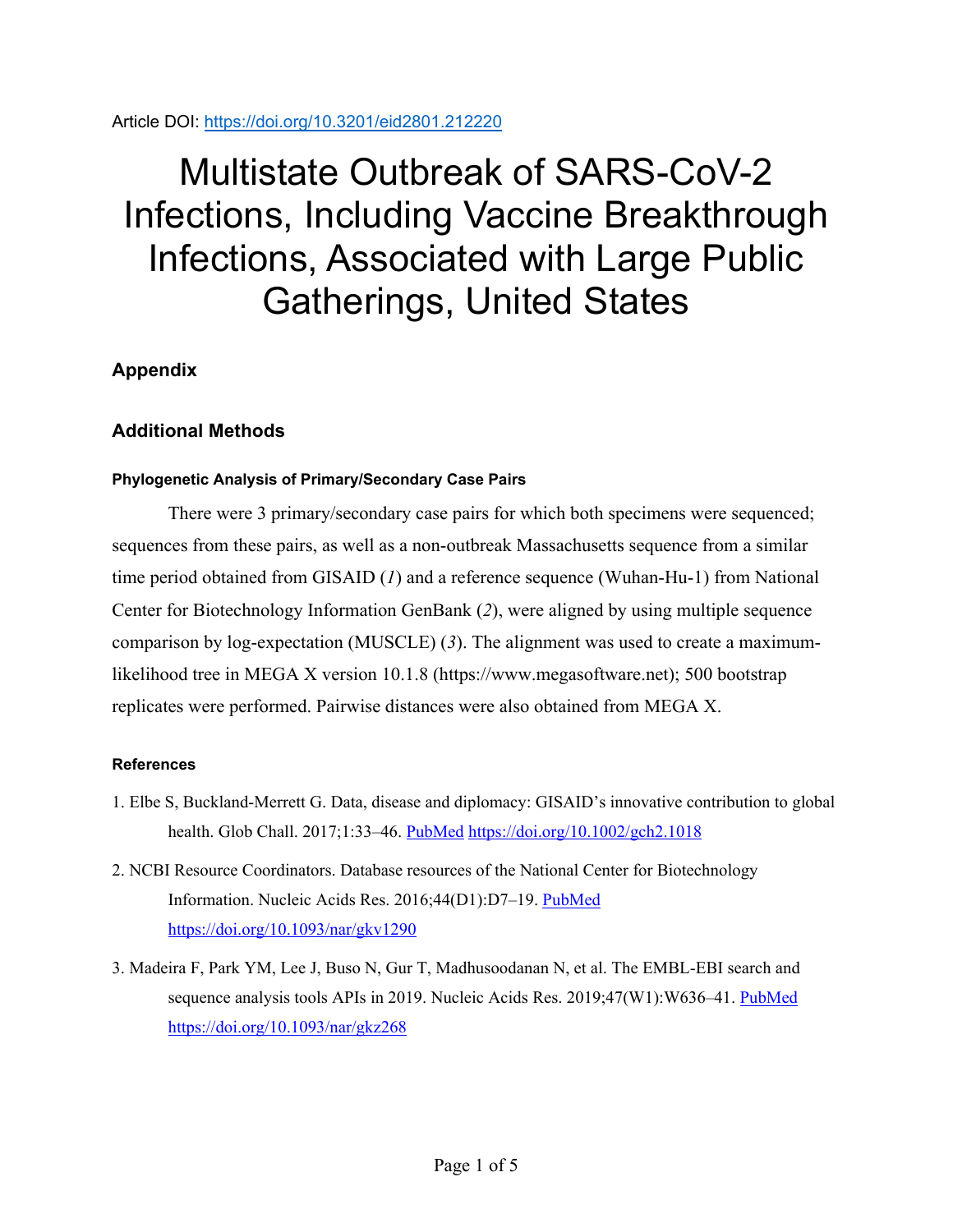4. Centers for Disease Control and Prevention. COVID-19: people with certain medical conditions, August 2021 [cited 2021 Nov 7]. https://www.cdc.gov/coronavirus/2019-ncov/need-extraprecautions/people-with-medical-conditions.htm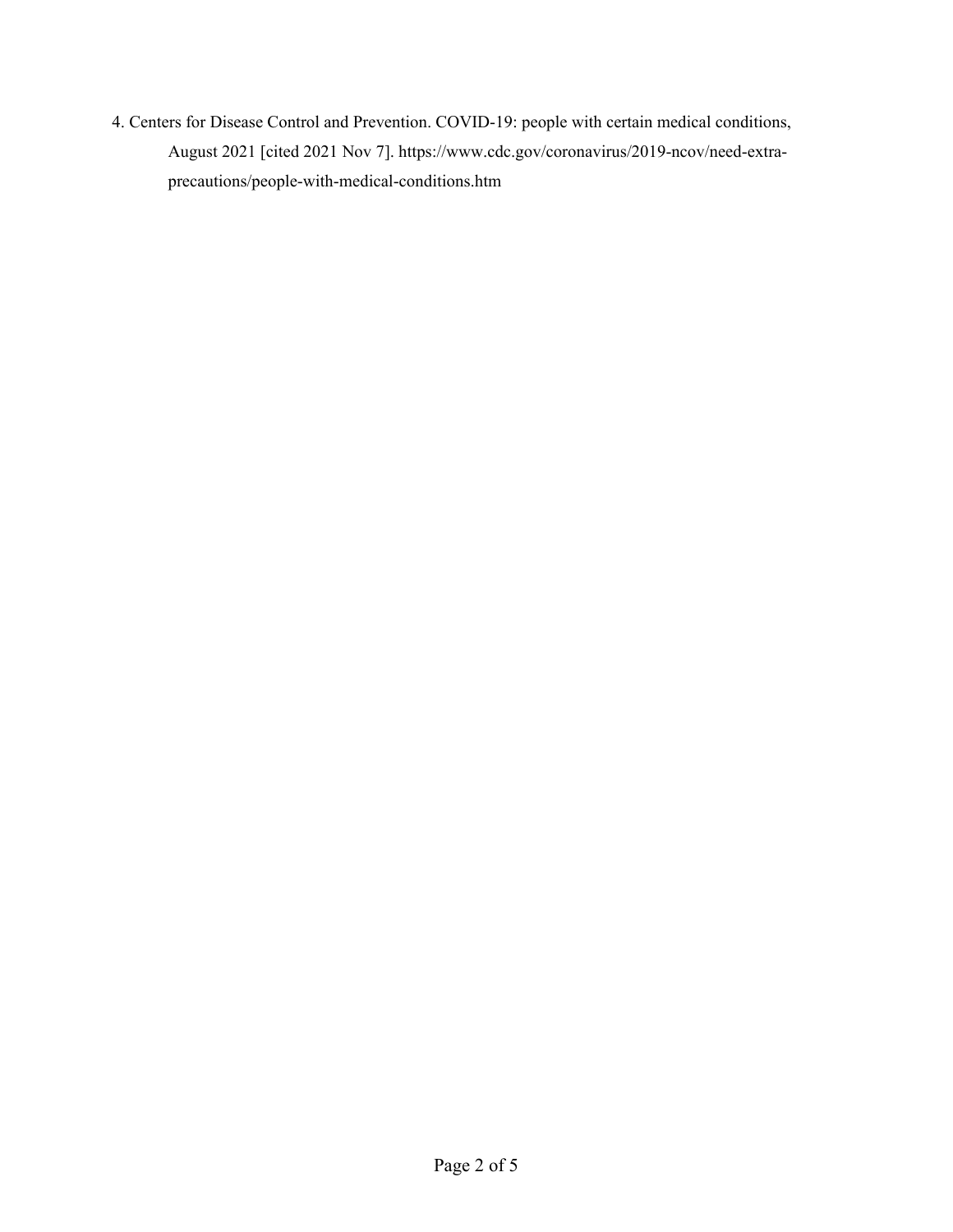| $\sigma$ , $\sigma$ , $\sigma$ , $\sigma$ , $\sigma$ , $\sigma$ , $\sigma$ , $\sigma$ , $\sigma$ , $\sigma$ | Vaccine product, no. (%) |       |                    |      |                          |       |  |  |  |
|-------------------------------------------------------------------------------------------------------------|--------------------------|-------|--------------------|------|--------------------------|-------|--|--|--|
|                                                                                                             |                          |       |                    |      | Johnson and              |       |  |  |  |
| Characteristic                                                                                              | Pfizer, $n = 504$        |       | Moderna, $n = 293$ |      | Johnson/Janssen, n = 121 |       |  |  |  |
| Sext                                                                                                        | 502                      |       | 292                |      | 120                      |       |  |  |  |
| M                                                                                                           | 452                      | (90)  | 261                | (89) | 109                      | (91)  |  |  |  |
| F                                                                                                           | 49                       | (10)  | 30                 | (10) | 11                       | (9)   |  |  |  |
| Age, y                                                                                                      | 487                      |       | 288                |      | 119                      |       |  |  |  |
| $12 - 18$                                                                                                   | 2                        | (0.4) | 0                  | (0)  | 0                        | (0)   |  |  |  |
| 19-49                                                                                                       | 328                      | (67)  | 177                | (61) | 84                       | (71)  |  |  |  |
| $50 - 64$                                                                                                   | 142                      | (29)  | 92                 | (32) | 30                       | (25)  |  |  |  |
| $65 - 74$                                                                                                   | 14                       | (3)   | 16                 | (6)  | 5                        | (4)   |  |  |  |
| $>75$                                                                                                       | 1                        | (0.2) | 3                  | (1)  | 0                        | (0)   |  |  |  |
| Race/ethnic group                                                                                           | 473                      |       | 278                |      | 114                      |       |  |  |  |
| Hispanic/Latino                                                                                             | 24                       | (5)   | 13                 | (5)  | 5                        | (4)   |  |  |  |
| White, non-Hispanic                                                                                         | 338                      | (71)  | 195                | (70) | 82                       | (72)  |  |  |  |
| Black, non-Hispanic                                                                                         | 4                        | (0.8) | 4                  | (1)  | 3                        | (3)   |  |  |  |
| Multiracial/other race, non-Hispanic                                                                        | 105                      | (23)  | 66                 | (24) | 24                       | (21)  |  |  |  |
| Previous COVID-19‡                                                                                          | 220                      |       | 81                 |      | 44                       |       |  |  |  |
| History of COVID-19 diagnosis                                                                               | 5                        | (2)   | 3                  | (4)  | 2                        | (5)   |  |  |  |
| Duration of time since previous positive test result, d                                                     | 3                        |       | 2                  |      | $\overline{2}$           |       |  |  |  |
| Median                                                                                                      | 191                      |       | 312                |      | 264.5                    |       |  |  |  |
| Range                                                                                                       | 172-214                  |       | 136-488            |      | 196-333                  |       |  |  |  |
| Interquartile range                                                                                         | 182-203                  |       | 302-478            |      | 230-299                  |       |  |  |  |
| Underlying medical condition§                                                                               | 504                      |       | 293                |      | 121                      |       |  |  |  |
| Any                                                                                                         | 75                       | (15)  | 34                 | (12) | 9                        | (7)   |  |  |  |
| Symptoms                                                                                                    | 483                      |       | 280                |      | 110                      |       |  |  |  |
| Asymptomatic                                                                                                | 10                       | (2)   | 17                 | (6)  | 5                        | (5)   |  |  |  |
| Symptomatic                                                                                                 | 473                      | (98)  | 263                | (94) | 105                      | (96)  |  |  |  |
| Symptoms reported                                                                                           | 446                      |       | 254                |      | 99                       |       |  |  |  |
| Abdominal pain                                                                                              | 31                       | (7)   | 14                 | (6)  | 3                        | (3)   |  |  |  |
| Chills                                                                                                      | 172                      | (39)  | 67                 | (26) | 41                       | (41)  |  |  |  |
| Congestion                                                                                                  | 262                      | (59)  | 156                | (61) | 45                       | (45)  |  |  |  |
| Cough                                                                                                       | 338                      | (76)  | 177                | (70) | 67                       | (68)  |  |  |  |
| Diarrhea                                                                                                    | 87                       | (20)  | 57                 | (22) | 16                       | (16)  |  |  |  |
| Difficulty breathing/shortness of breath                                                                    | 48                       | (11)  | 20                 | (8)  | 15                       | (15)  |  |  |  |
| Fatigue                                                                                                     | 190                      | (43)  | 101                | (40) | 40                       | (40)  |  |  |  |
| Fever                                                                                                       | 193                      | (43)  | 92                 | (36) | 58                       | (59)  |  |  |  |
| Headache                                                                                                    | 209                      | (47)  | 124                | (49) | 45                       | (45)  |  |  |  |
| Loss of appetite                                                                                            | 70                       | (16)  | 36                 | (14) | 22                       | (22)  |  |  |  |
| Loss of smell or taste                                                                                      | 232                      | (52)  | 122                | (48) | 48                       | (48)  |  |  |  |
| Muscle aches/pains                                                                                          | 183                      | (41)  | 86                 | (34) | 44                       | (44)  |  |  |  |
| Sore throat                                                                                                 | 208                      | (47)  | 91                 | (36) | 39                       | (39)  |  |  |  |
| Vomiting                                                                                                    | 15                       | (3)   | $\overline{7}$     | (3)  | 4                        | (4)   |  |  |  |
| Symptom count                                                                                               | 446                      |       | 254                |      | 99                       |       |  |  |  |
| Median                                                                                                      | 5                        |       | 4                  |      | 5                        |       |  |  |  |
| Range                                                                                                       | $1 - 13$                 |       | $1 - 12$           |      | $1 - 10$                 |       |  |  |  |
| Interquartile range                                                                                         | $3 - 7$                  |       | $2 - 6$            |      | $3 - 7$                  |       |  |  |  |
| Time from symptom onset to specimen collection date, d                                                      | 444                      |       | 241                |      | 98                       |       |  |  |  |
| Median                                                                                                      | 2                        |       | 2                  |      | $\mathbf{z}$             |       |  |  |  |
| Range                                                                                                       | $-3$ to 14               |       | $-3$ to 12         |      | $-1$ to 14               |       |  |  |  |
| Interquartile range                                                                                         | $1 - 4$                  |       | $1 - 4$            |      | $1 - 4$                  |       |  |  |  |
| Clinical course                                                                                             | 504                      |       | 293                |      | 121                      |       |  |  |  |
| Admitted to hospital                                                                                        | 5                        | (1)   | 0                  | (0)  | 2                        | (2)   |  |  |  |
| Duration of hospitalization, d                                                                              | 4                        |       | 0                  |      | 2                        |       |  |  |  |
| Median                                                                                                      | 4                        |       | <b>NA</b>          |      | 5                        |       |  |  |  |
| Range                                                                                                       | $3 - 5$                  |       | <b>NA</b>          |      | $2 - 7$                  |       |  |  |  |
| Interquartile range                                                                                         | 1                        |       | <b>NA</b>          |      | 3                        |       |  |  |  |
| Admitted to intensive care unit                                                                             | $\mathbf{1}$             | (0.2) | <b>NA</b>          |      | $\mathbf{1}$             | (0.8) |  |  |  |

**Appendix Table 1.** Characteristics of fully vaccinated persons who had cluster-associated cases of SARS-CoV-2 infection (n = 918), by vaccine product\*

\*Values are no.(%) unless indicated otherwise. Percentages might not total 100% because of rounding. Denominators for individual variables exclude cases that had missing data. COVID-19, coronavirus disease; NA, not applicable; SARS-CoV-2, severe acute respiratory syndrome coronavirus 2. †Sex responses of Transgender/non-binary (2; <1%) are not shown because of small counts.

‡Previous COVID-19 was defined as detection of SARS-CoV-2 RNA or antigen in a respiratory specimen >90 d before collection of the clusterassociated specimen.

§Persons who had underlying medical conditions associated with increased risk for severe Covid-19, including active cancer, autoimmune disease, cardiovascular disease, chronic kidney disease, chronic liver disease, chronic lung disease, current pregnancy, diabetes, solid organ or stem cell transplant, infection with HIV, and other immunocompromising conditions (*4*).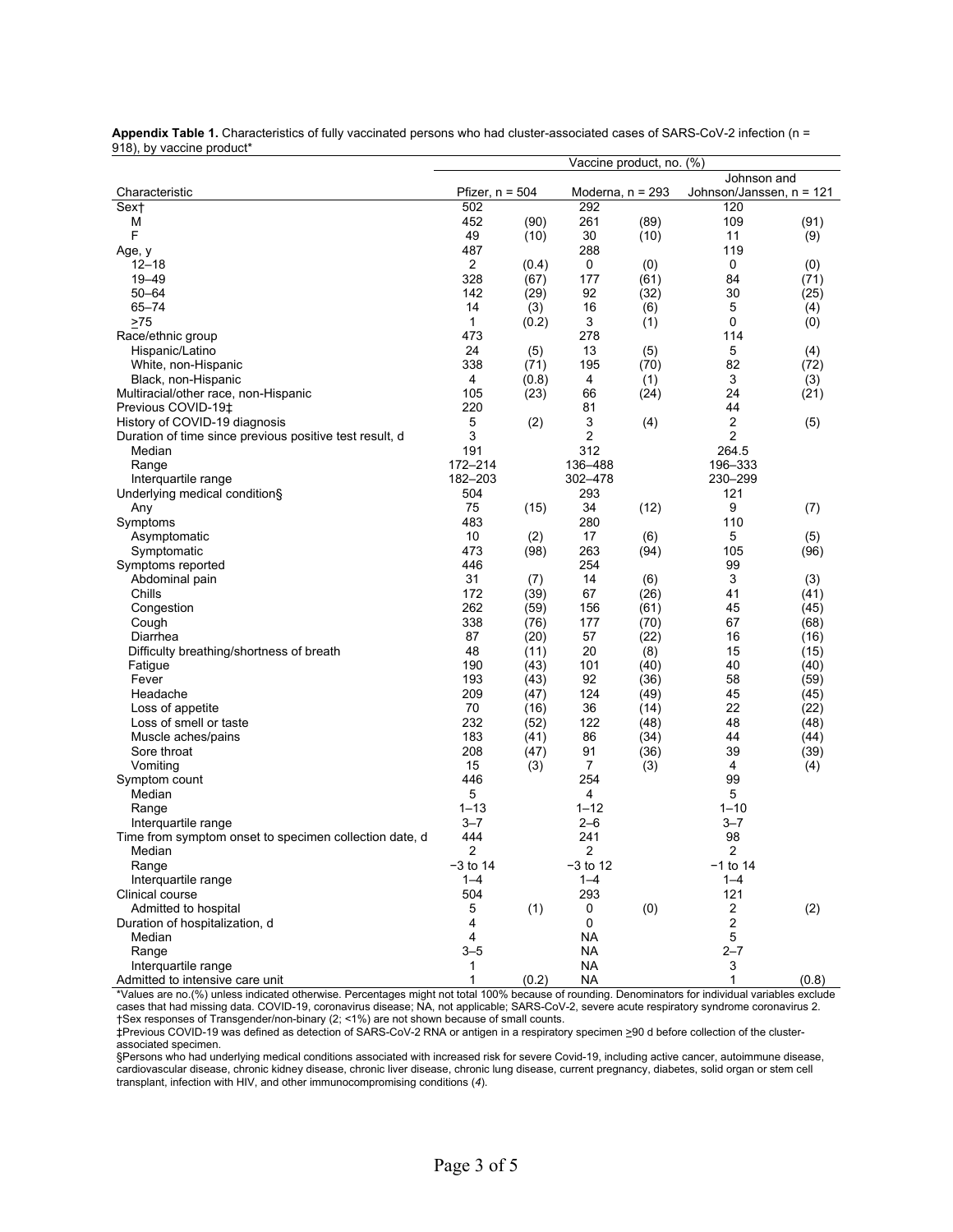|                                    | Vaccination status <sup>+</sup> |      |               |                             |               |                                 |  |  |  |
|------------------------------------|---------------------------------|------|---------------|-----------------------------|---------------|---------------------------------|--|--|--|
|                                    | Overall, $n = 1.128$            |      |               | Fully vaccinated, $n = 918$ |               | Non-fully vaccinated, $n = 210$ |  |  |  |
| Underlying medical condition+      | no./total no.                   | $\%$ | no./total no. | %                           | no./total no. | %                               |  |  |  |
| Any underlying medical condition   | 130/1.128                       | 12   | 118/918       | 13                          | 12/210        | 6                               |  |  |  |
| Active cancer                      | 3/44                            |      | 3/42          |                             | 0/2           |                                 |  |  |  |
| Autoimmune disease                 | 11/85                           | 13   | 11/79         | 14                          | 0/6           |                                 |  |  |  |
| Cardiovascular disease             | 38/111                          | 34   | 36/101        | 37                          | 2/10          | 20                              |  |  |  |
| Chronic kidney disease             | 3/85                            |      | 3/77          |                             | 0/8           |                                 |  |  |  |
| Chronic liver disease              | 4/86                            | 5    | 4/78          | 5                           | 0/8           |                                 |  |  |  |
| Chronic lung disease               | 25/99                           | 25   | 22/89         | 25                          | 3/10          | 30                              |  |  |  |
| Current pregnancy                  | 4/49                            | 8    | 4/47          | 9                           | 0/2           | 0                               |  |  |  |
| <b>Diabetes</b>                    | 25/101                          |      | 21/89         | 24                          | 4/12          | 33                              |  |  |  |
| Hematopoietic stem cell transplant | 0/38                            |      | 0/36          |                             | 0/2           | 0                               |  |  |  |
| HIV infection                      | 6/63                            |      | 6/59          | 10                          | 0/4           |                                 |  |  |  |
| Solid organ transplant             | 1/42                            |      | 1/40          |                             | 0/2           |                                 |  |  |  |
| Other immunocompromising condition | 46/125                          | 37   | 41/112        | 37                          | 5/13          | 38                              |  |  |  |

**Appendix Table 2.** Underlying medical conditions\* for persons who have cluster-associated Cases of SARS-CoV-2 infection (n = 1,128), by vaccination status\*

\*Denominators for individual variables exclude cases with missing data.

†Includes underlying medical conditions associated with increased risk for severe coronavirus disease (*4*).

‡Fully vaccinated persons were those who were >14 d after completion of all recommended doses of a US Food and Drug Administration‒authorized coronavirus disease vaccine (2 doses of Pfizer-BioNTech or Moderna, or 1 dose of Janssen [Johnson and Johnson]), with documentation in their state immunization information system or self-report of vaccination details during case investigation. Non‒fully vaccinated includes 39 persons who were partially vaccinated and 171 who were unvaccinated or whose vaccination status was unknown.



Appendix Figure 1. Jurisdiction of residence of persons who had primary cluster-associated cases of severe acute respiratory syndrome coronavirus 2 infections (n = 1098). AL, Alabama; CA, California; CO, Colorado; CT, Connecticut; DC, District of Columbia; FL, Florida; GA, Georgia; IL, Illinois; IN, Indiana; MA, Massachusetts; MD, Maryland; ME, Maine; MN, Minnesota; NC, North Carolina; NH, New Hampshire; NV, Nevada; NY, New York; OH, Ohio; PA, Pennsylvania; RI, Rhode Island; UT, Utah; VA, Virginia. Jurisdiction of residence includes 21 US states and DC.